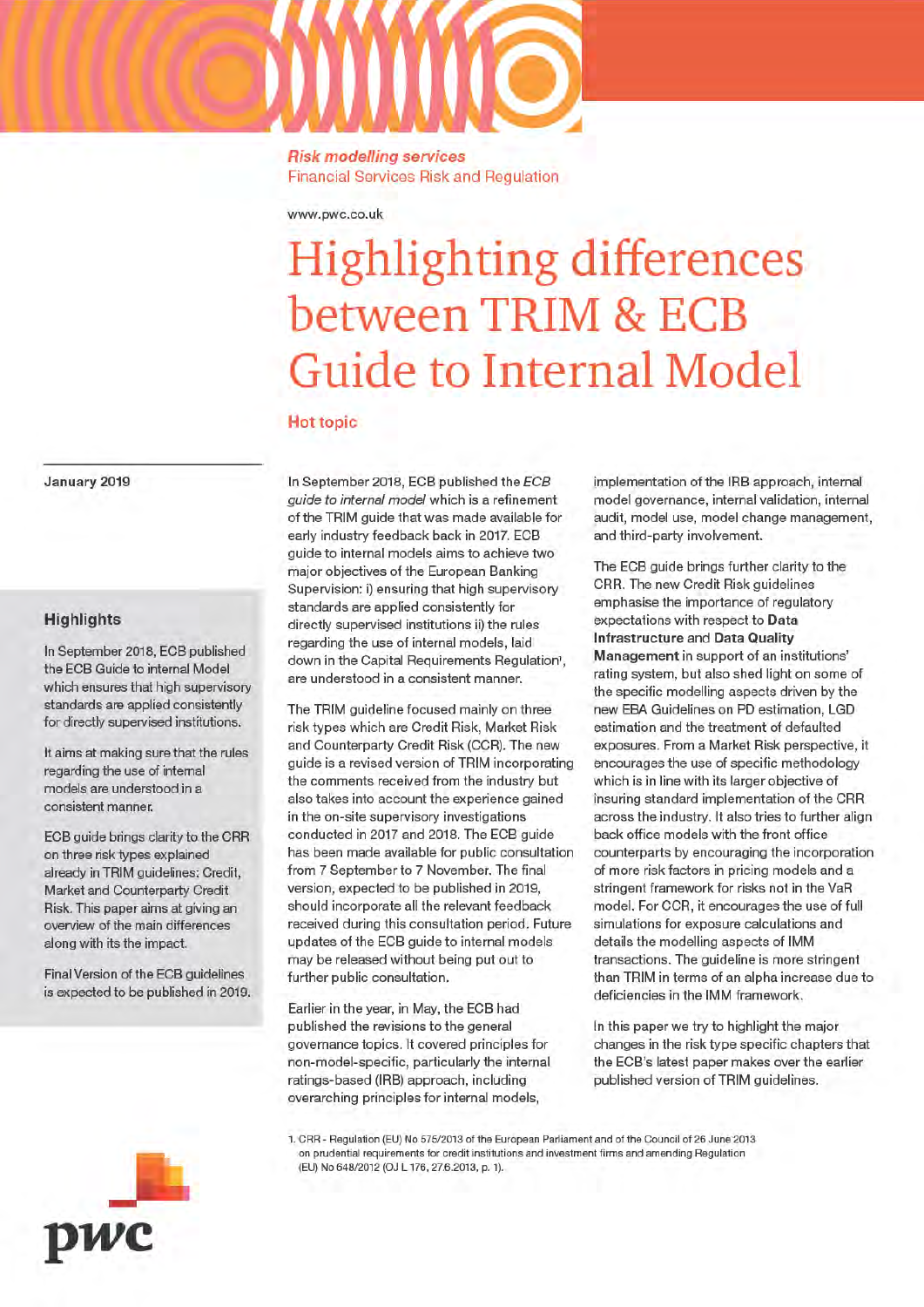# Three specific risk types

The three risk-type-specific chapters of the ECB guide to internal models (i.e. the chapters on credit risk, market risk and counterparty credit risk) are intended to inform institutions in a transparent way about the ECB's understanding of various quantitative and qualitative aspects of the applicable regulations.

The content of each chapter of the ECB quide is based on the requirements of the CRR. However it does not aim to cover exhaustively all the topics related to the CRR requirements on the use of internal models for regulatory purposes. The areas covered in the different chapters are mainly based on the initial topics selected for the targeted review of internal models (TRIM) project. Some topics covered under each risk type are as below:

## **Credit risk**

Internal ratings-based approach for calculating own funds requirements.

Initial section covering data maintenance for this approach.

Specific modelling aspects relating to estimation of probability of default (PD), loss given default (LGD) and conversion factor (CCF).

#### **Market risk**

Modelling aspects relating to back-testing of value-at-risk (VaR) models.

VaR and stressed VaR methodologies.

Incremental risk charge methodology.

Framework for risks not captured in the model engines (known as RNIME).

**Counterparty credit risk** 

Guidance on the main qualitative and quantitative aspects of the Internal Model Method (IMM).

Note that the advanced method for credit valuation adjustment capital requirements is not in the scope of the ECB quide to internal models at present. 

# Major differences between the two guidelines

The structure of the two guidelines has not changed much. Both the papers cover three risk types. The focus is on achieving consistency in interpretation and application of the Internal models in accordance with the Capital Requirement regulations amongst the banks. The main difference concerns the section on data quality, which was included in the general topics chapter of the TRIM guide (under Section 9) and has now been moved to the credit risk chapter of the ECB guide to internal models. The data quality section has been further updated, but the changes mainly relate to minor amendments to provide further clarification as well as some editorial changes (e.g. order of the sub-sections).

# Credit risk

The quidelines suggest to maintain a sound and robust Data management system that will improve the quality of Data, to be used in developing Internal Ratings Based (IRB) models.

On PD and LGD modelling, the new guidelines shed light on some of the specific modelling aspects related to risk differentiation for small and medium-sized enterprise portfolios and also incorporate new areas developed to cater for the specificities of low-default portfolios (including medium-size and large corporates, financial institutions and specialised lending). Most of the changes introduced are however driven by the new EBA Guidelines on PD estimation, LGD estimation and the treatment of defaulted exposures (11/2017). In addition, the guidelines have focussed on identifying model drivers that reflect institutions policies and strategies while performing CCF calculations.

# Data Infrastructure and data quality

- 1. The revised ECB guide further instructs banks to deploy robust, well-documented and adequately tested Information Technology (IT) systems, together with sound Data management practices. It sets out three detailed elements for the management of IRB data:
	- a. IT systems: Infrastructure & Implementation testing;
	- b. Policies, roles & responsibilities in data processing and data quality management; and
	- c. Increased robustness in the Data quality management framework.
- 2. The guide clearly states that a sound and robust IT infrastructure plays an essential role in supporting an institution's rating systems. The text emphasises expectations on documentation of data flow, sources, functional detail and audit trail. Organisation wide policies and procedures should define IT testing approaches to ensuring integrity and robustness of data.
- The revised text builds on the Data Quality Framework  $\mathcal{R}$ (previously in the General Topics chapter) incorporating a discussion on data quality dimensions such as completeness, accuracy, consistency, timelines, uniqueness, validity, availability/accessibility and traceability. Institutions should have in place a set of Data Quality Controls and a reporting framework to facilitate management oversight of risk data.

## **Probability of Default (PD)**

- 1. The revised guide includes a discussion on 'Grade Assignment Dynamics' placing a stronger onus on institutions to ensure that PD models anticipate risk over a longer time horizon.
- 2. Long Run Average (LRA) default rates are discussed in the revised guide with reference to the EBA Guidelines on PD and LGD estimation - institutions should take into consideration the representativeness of the data period analysed in establishing LRA PDs.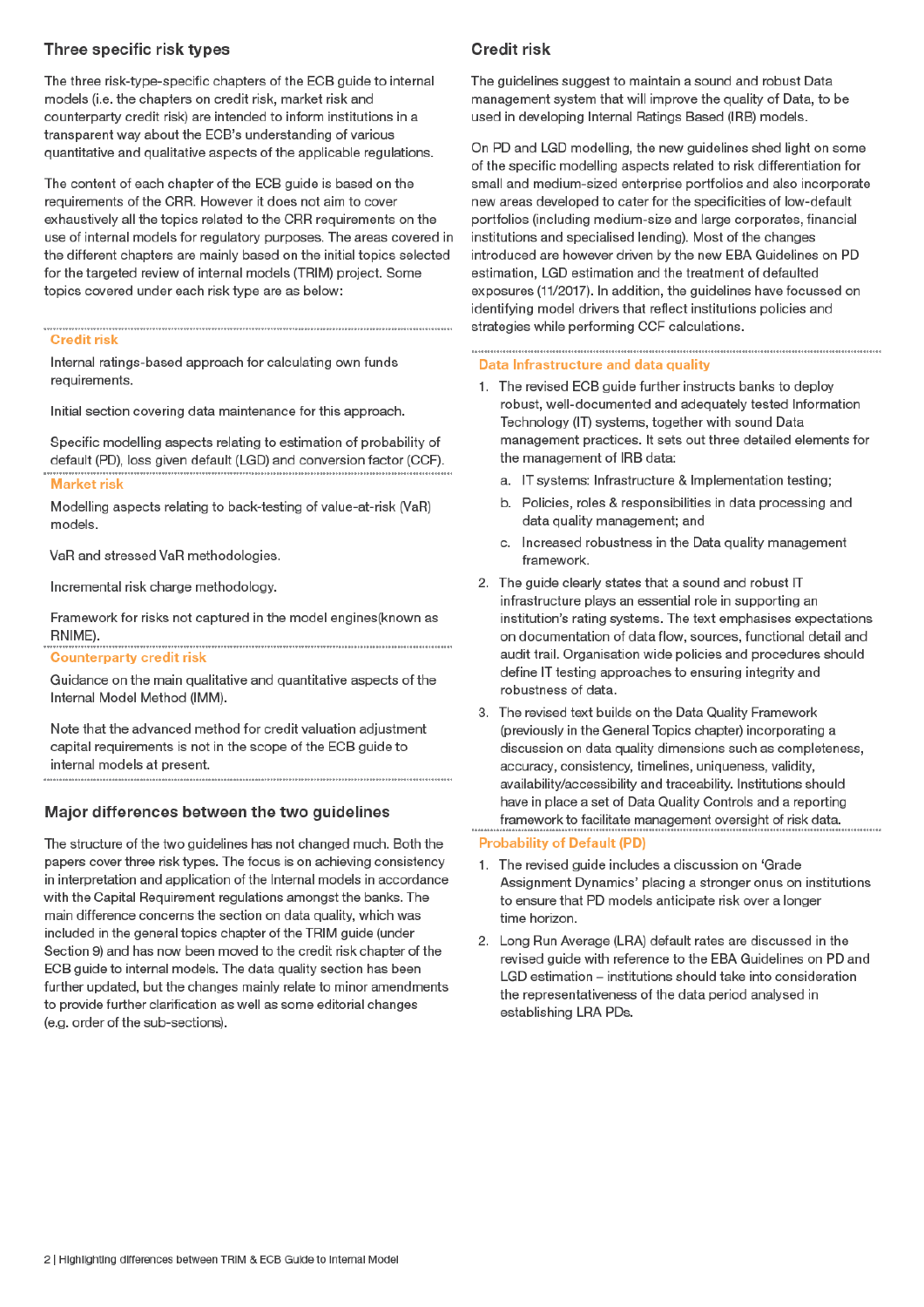- 3. As per the new guidelines, the expectation is that PD models achieve a meaningful risk differentiation taking into account:
	- a. The different levels of risk across obligors or facilities assigned to different grades or pools to which a different PD is applied:
	- b. The distribution of obligors or facilities e.g. avoiding excessive concentration (or sparsity) in a given grades or pools: and
	- c. The risk differentiation for different pools should provide homogeneity amongst the same risk groups, making the segmentation and models robust.
- 4. The revised guide includes a discussion on expectations for institutions using:
	- a. Ratings of Third Parties (i.e. using a rating of a third party with a relationship to the obligor);
	- $b<sub>1</sub>$ Shadow Ratings systems that selects and weights the risk drivers to be used for risk differentiation;
	- c. Mappings to external grades, which should be consistent and provide an adequate level of predictive ability; and

Consistency between the score-inferred PDs and the observed default rates. 

#### **Loss Given Default (LGD)**

- 1. The new guidelines incorporate a more detailed discussion on the Reference Dataset (RDS) and the calculation of realised LGD; for example institutions can calculate realised LGD at a more aggregated level than individual facility level.
- 2. Realised LGD is discussed in the context of 'Economic Loss' - excluding fees and interest after default but including drawings, costs and discounting effects, in particular those relating to payment delays and the 'artificial cash flow' for those accounts that return to non-defaulted status.
- 3. In the case of multiple defaults, the new guidelines have added that institutions should either substantiate the independence of both (or more) default events or extend the period considered for identification of multiple defaults. This could mean providing sufficient evidence that the second default is unconnected to first default, which includes the curing process.
- 4. As per the guidelines, the number of grades and pools must be adequate for meaningful risk differentiation and for the quantification of LGD at the grade or pool level. Also, Institutions 'rating systems' must provide for a meaningful differentiation of risk, plus accurate and consistent quantitative estimates of risk.
- 5. The new guidelines lists some additional observations for calculating Long run Average LGD:
	- a. To ensure that the estimates are accurate, institutions are not expected to cap realised LGD values; and
	- b. Pools or facility grades having near to zero LGD should be carefully monitored and scrutinised with assurance that these have a sufficient number of observations.

## **Credit Conversion Factor (CCF)**

The new guide outlines some requirements that institutions need to follow when considering the structure of CCF models and risk drivers Institutions should:

- a. Analyse the risk drivers, not only at 12 months prior to default, but also within the year before default. Also, when choosing the appropriate reference date for a risk driver, institutions should take into account its volatility over time;
- b. Ensure that the models reflect the institution's current policies and strategies regarding account monitoring, including limit monitoring and payment processing; and
- c. Demonstrate the impact on CCF estimates of the change in customer product mix or characteristics that take place between the reference point and default date, plus assess the materiality of the impact.

#### **Review of estimates**

- 1. As per the new guidelines, for reviewing PD model estimates;
	- a. The analysis should be performed at a grade level and for institutions using direct PD estimates, it should be performed at a sufficient level of granularity; and
	- b. Institutions should also use a range of metrics to assess predictive ability, including statistical tests and graphical analysis of the evolution of default rates and PD.
- 2. In case of low defaults, the new guidelines state that institutions should perform a complimentary analysis of examining individual defaults separately from the overall portfolio.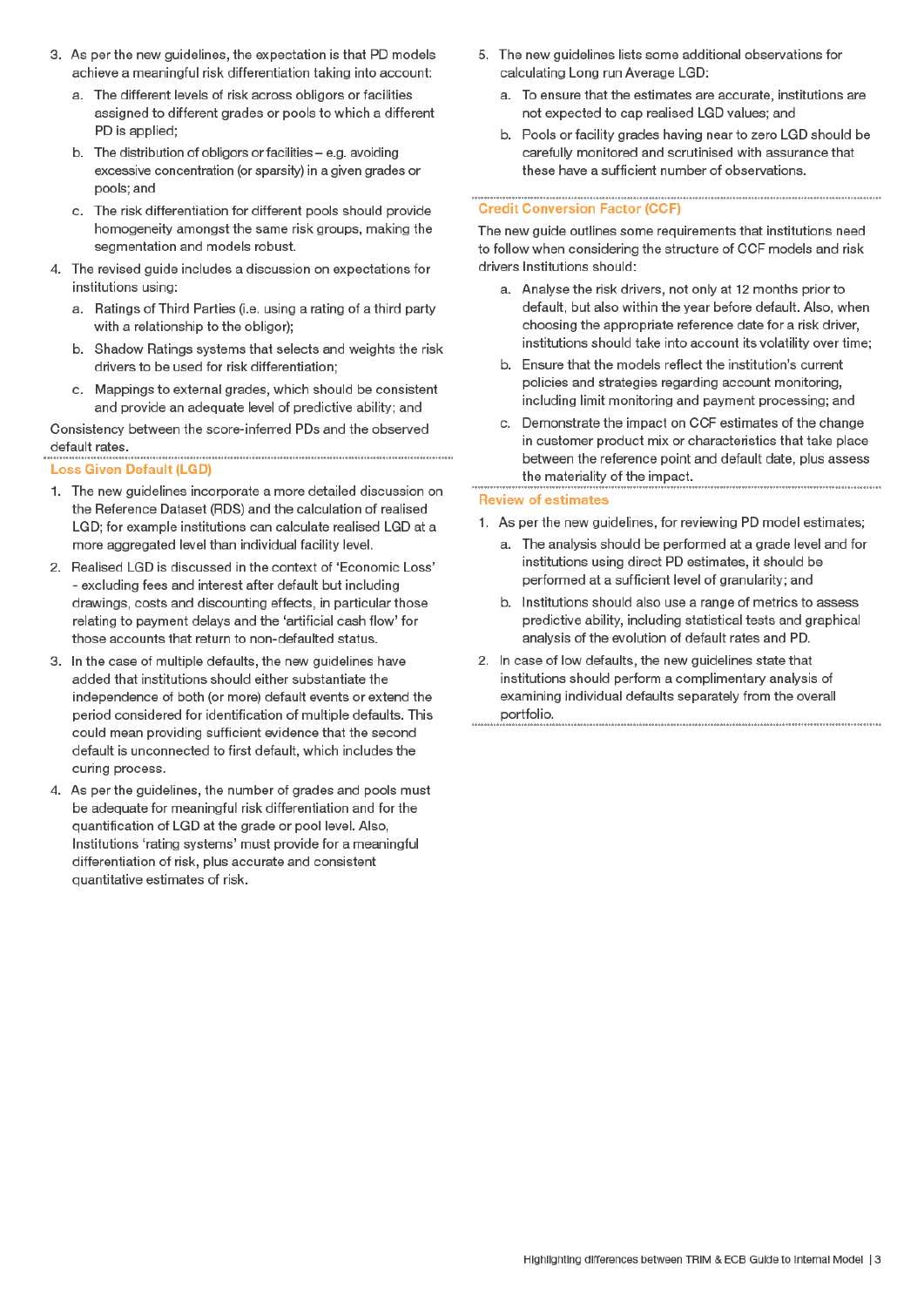# **PwC's Opinion - Credit Risk**

While there has not been a significant change regarding the fundamentals of the IRB framework, there are increased expectations on institutions to make their approach more robust. The new guidelines place particular importance on areas such as, a robust IT maintenance system, Data Infrastructure & Quality, Small & Medium sized enterprise portfolios risk differentiation, specifics of the low-default portfolios. Long run (or Downturn) estimate calculations and several other modelling aspects driven by the new **EBA Guidelines.** 

Overall, institutions need to focus on the following:

- Institutions should have robust supporting governance and control frameworks in place, around Data quality and infrastructure, to ensure the accuracy of their internal data;
- The effectiveness of PD, LGD and CCF models to adequately differentiate exposures into homogenous groups continues to be of critical importance – with particular onus on institutions to ensure adequate review and oversight during model development and ongoing monitoring; and
- When establishing Long Run (and Downturn) Estimates,  $\bullet$ institutions are expected to scrutinise their datasets from the perspectives of adequacy and representativeness of their current exposures, to ensure that estimates are not overly optimistic.

Further enhancements of the Guidelines are expected in the future, following the new RTS on the Specification of an Economic Downturn (11/2018) and the future EBA GL on the Downturn LGD estimation. The ECB IRB Regulatory landscape has been enriched in the meantime by the Regulation on the NPL Backstop addendum (11/2017) and the materiality threshold for credit obligations past due (11/2018).

# **Market Risk**

From a market risk perspective the new guide to internal models is a step towards scheduled FRTB implementation in 2022. The key themes of TRIM are brought forward with some changes to make it coherent with FRTB implementation. Topics such as TB/BB Boundary & Banking book FX & Commodity positions to be treated as trading book are introduced along with prescribing a detailed framework for Risks not captured in the VaR Model. Below is the highlight of the major updates.

## **Trading Book - Banking Book Boundary**

- 1. The ECB guide further instructs banks to document internal hedges and maintain proper documentation to distinguish between:
	- a. hedges of a banking book exposure using an internal risk transfer with the regulatory trading book for:
		- Credit & Counterparty Risk
		- · Interest Rate Risk
		- $\bullet$  FX Risk
		- Commodity Risk
	- b. hedges of a banking book equity risk exposure using a hedging instrument purchased from the market through the regulatory trading book
- 2. Back to back transactions may be excluded from calculation of own funds requirement as far as appropriate documentation is maintained and it can be demonstrated that there are no residual market risks stemming from them.

## **Treatment of Banking Book Positions**

While TRIM allowed banks to exclude all banking book FX positions from the internal model, the new guide prescribes that FX & Commodity banking book positions be capitalised via internal models using the same treatment as trading books.

## **Methodology for VaR & Stressed VaR**

ECB's new guidelines clarifies and provides details on various items relating to VaR calculations. Some new guidelines are:

1. Providing recommendations of best methodology to calculate returns for each asset class.

| Risk factor category  | Returns Methodology           |
|-----------------------|-------------------------------|
| Interest rate curves  | Absolute or<br>mixed approach |
| Bond spread           | Absolute or<br>mixed approach |
| CDS spread            | Absolute or<br>mixed approach |
| Foreign exchange rate | Relative approach             |
| Equities spot         | Relative approach             |
| Commodities           | Relative approach             |

- 2. Maintaining documentation which defines minimum data standards that risk factor time series should meet and provide justification for using poor quality time series. Given this the new guideline gets rid of the quarterly requirement to provide the percentage of time series of risk factors that are proxied.
- 3. Banks need to justify using a risk factor in the institution's pricing model but omitting it in the risk measurement. This would mean that FO pricing models would have to be more in line with BO risk models.

## **IRC Methodology**

- 1. Under the new guidelines the ECB can ask an institution to use one particular approach between either constant risk over 1 year horizon or one year constant position under special circumstances.
- 2. The new guidelines introduce regulations for recognising hedging and diversification benefits between long and short positions in accordance with Article 375 (1) of the CRR. In particular it asks banks not to overestimate the effects of diversification and hedging that might arise from maturity mismatch between long and short positions occurring within the liquidity horizon or within the one-year risk modelling horizon.
- 3. In addition to this it asks banks, as part of the annual independent review and the initial and periodic validation of their IRC models, to assess quantitatively how maturity mismatches - that may lead to imbalanced positions within the modelling horizon – impact the IRC and the default risk in the IRC amounts.
- 4. The new guide removes the cap of 100% RR but asks banks to demonstrate that any such assumption made is conservative.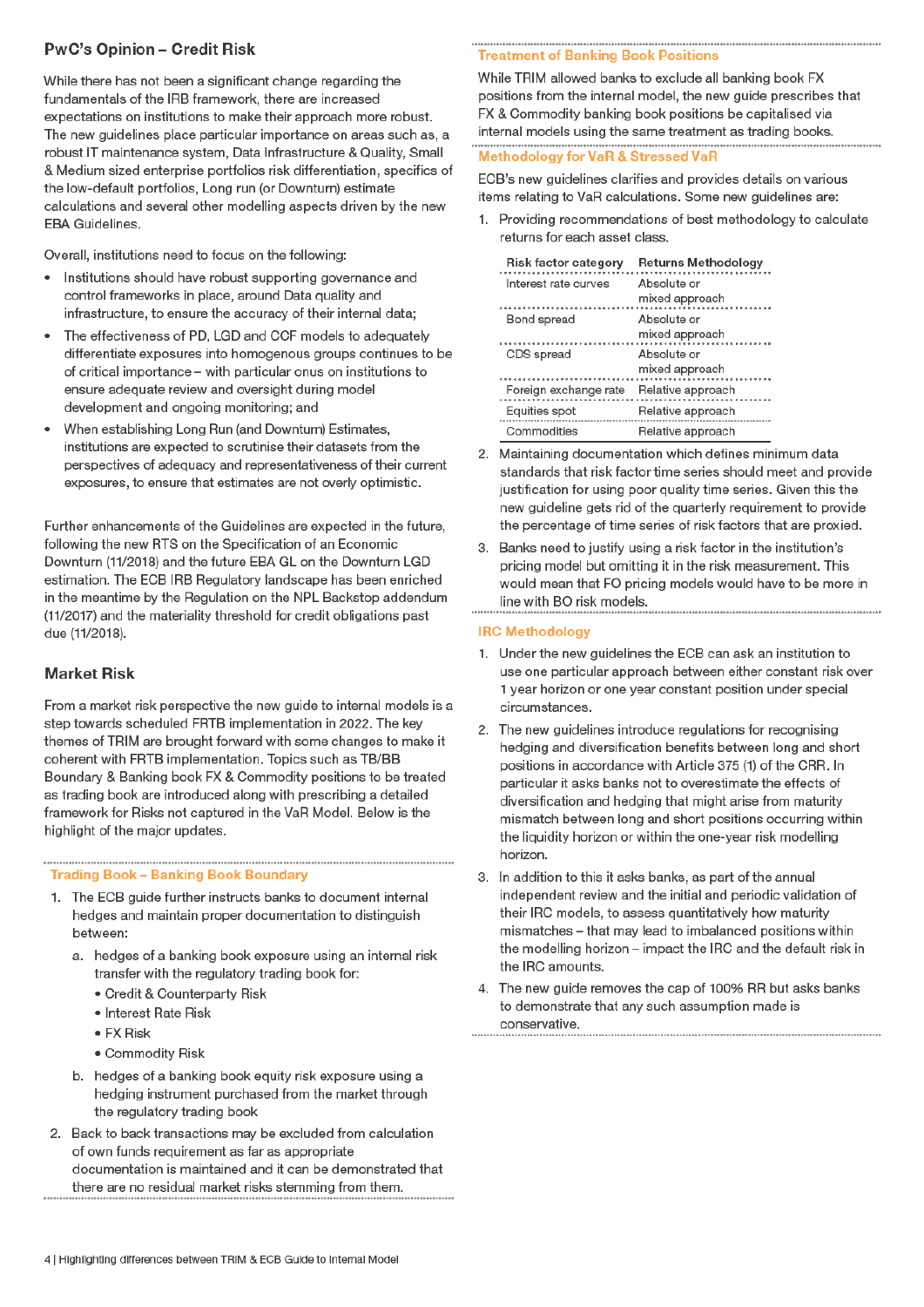### Risks Not In The Model Engine (RNIME or RNIV under PRA)

- 1. The new guidelines have provided further details over and above the TRIM guidelines for governance of Risks not in the VaR Model.
- 2. It explicitly recognises that Risk Not in Model Engine (RNIME or RNIV under PRA) add ons are not part of model engines and therefore will not be a part of the regulatory back testing VaR.
- 3. It asks banks to have validation policy for RNIME's in line with the policy for IMA models.
- 4. The new guidelines provide a range of situations that may give rise to RNIME's including but not limited to:
	- a. Risk factors that are taken into account in the economic P&L, but not in the risk measurement model
	- b. Weaknesses and limitations in the stochastic modelling of risk factors in the risk engines that are not linked to the valuation produced by the end-of-day valuation process
- 5. The quidelines highlight that institutions should be able to explain how each RNIME is identified and defined and strive to identify RNIMEs on an ongoing basis and as early as possible.
- 6. RNIME's should be capitalised in line with internal models, i.e. 99% confidence interval and 10 day LH. The Impact of each additional RNIME should be estimated as the incremental risk number.
- 7. Any RNIME that has an impact of reducing regulatory is not allowed to do so until it has been incorporated in the internal model
- 8. It sets the threshold of 10% to the component of the risk number that can be attributed to RNIMEs.

# **PwC's Opinion - Market Risk**

The new guidelines place particular importance on two essential factors - Alignment of the FO pricing models with the BO risk models & the treatment of Non Modellable Risk factors.

Both are interconnected and there is a conscious effort from regulators to try and force banks to model as many risk factors as possible. This is a move that is in line with the upcoming FRTB implementation and introduction of the PLA test. Diversification benefit for RNIMEs have been restricted along with requirements for justifications for RNIME identification and definition.

Overall, banks will have to look at modelling RNIMEs that were currently being left out of models on basis of materiality. We believe the stress on modelling as many risk factors as possible will only increase in the future and banks will benefit from starting early.

# **Counterparty Credit Risk (CCR)**

The revised guideline explains in depth, how ECB interprets the articles in CRR and the way in which they should be implemented to maintain uniformity in the industry. It covers the same topics which

were covered in TRIM quideline however with some changes and much detailed explanation of the articles in CRR. The main change relates to "alternative exposure calculations" (previously labelled fall-back solution in TRIM). "Alternative exposure calculations" are used for IMM transactions for which the related exposure is not fully simulated. The resulting exposure is then netted with simulated exposure in the same netting set. It proposes two alternative proposals for the treatment of these exposures. The industry is expected to comment on both proposals and to express a preference on one of them. Only one of the two proposals will be included in the final guideline.

- Proposal 1: The modelling of exposure values should be based  $\bullet$ on a forecasting distribution of joint changes in market variables. If any exposure is not based on forecasting distribution of simultaneous changes in market variables then ECB considers that it is not compliant with the CRR guidelines.
- Proposal 2: For calculation of alternate exposure, risk factor  $\bullet$ simulations should take into account the correlation with other risk factors simulated in the model and exposure time dependency. The reason for choice of alternate exposure should be pricing performance and the current exposure should be calculated using the T0 market value of the transactions in the IMM. In detail, ECB would consider alternative exposure calculation as compliant with CRR if the following have been adhered to:
	- Institution should demonstrate that the reason for an alternative exposure calculation is only pricing performance, or a performance issue related to calibrating certain transaction-specific risk factors:
	- Correlations with other risk factors simulated in the exposure model and joint changes of market variables should be taken into account
	- The risk factor simulation should take the exposure time dependency into account, in particular regarding the time grid point to which the margin period of risk is attached for margined trading;
	- For the purpose of calculating the current exposure of affected transactions, a pricing function should be implemented in the IMM or accessible from the IMM using t0 market values as available in the IMM.

The quideline encourages a full simulations for Internal Model Method (IMM) transactions and mentions criteria based on which transactions are not eligible for IMM. It also explains the modelling features of IMM like the Margin Period of Risk (MPOR), maturity and granularity along with collateral modelling. Both the guidelines TRIM and revised, clarifies an important aspect of the modelling of Effective expected positive exposure, where it mentions that in the calculation of EEPE, the sum of the weights should be equal to 1. If the longest maturity of the netting set is less than 1 year then the weights need to be rescaled such that the sum is 1.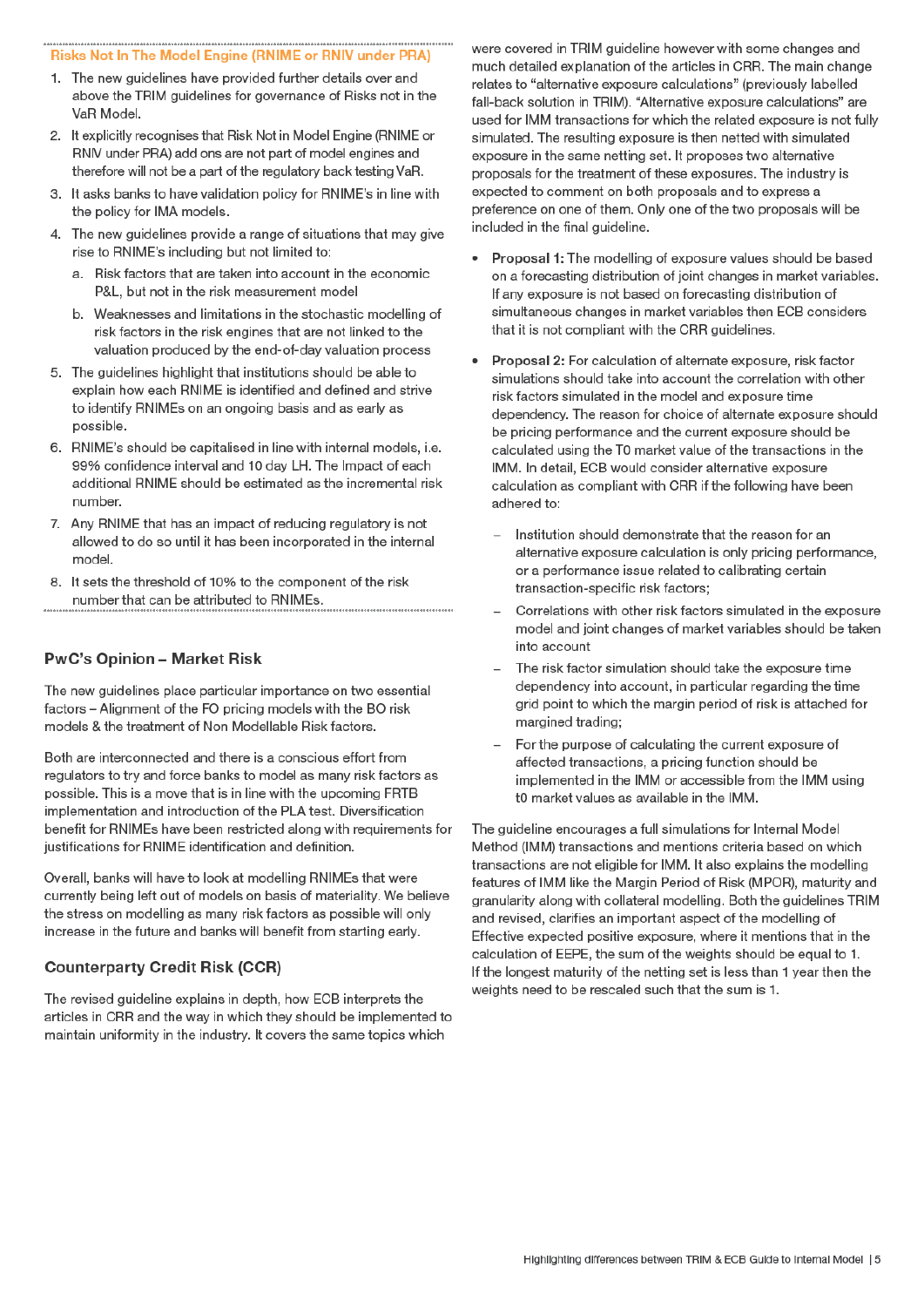#### **Trade Coverage**

Synthetic Netting Sets: These netting sets are created when there is carve-out of transactions. Carve out means that the exposure of IMM transactions are calculated using non - IMM methods. Synthetic netting set is formed by splitting of contractual netting agreements.

- 1. The revised guide mentions that there would be one synthetic netting set for IMM transactions and separate synthetic netting sets for each of the Non- IMM Method. This is different from TRIM where all transactions under non-IMM Method were under a single netting set. This would mean a loss of netting due to multiple netting sets in case of revised quide.
- 2. Under ECB Guide there is change in one method of identifying pricing model deficiencies to carve out transactions from IMM. Revised guide mentions that to carve out a transaction, absolute value of the difference between the IMM transaction's T0 value and the respective benchmarking value should exceed 5% of abs value of benchmarking system as opposed to a 10% in TRIM. Another reason to carve out is that the difference exceeds 0.5% of notional as opposed to TRIM guide where carve out happens if abs value of price is above 10% of notional.

#### **Margin Period of Risk**

- 1. Regarding modelling of margin call and trade-related cash flows (CFs) within the MPOR, ECB's guide mentions that any non-payment of trade-related CFs to the defaulting counterparty, along with the previously mentioned DMP in TRIM, should also conform to the grace period and close out requirements as below:
	- a. Default Management Process (DMP) which refers to all legal and operational actions performed by the institution upon counterparty default before the institution stops paying margin call and trade related CFs to the defaulted counterparty.
	- b. The grace period and close-out requirements specified in the netting agreement, and in particular how the close-out is affected by paid or non-paid CFs.

If there is no defined DMP, all trade-related CFs due by the institution should be assumed to be paid to the counterparty during the whole MPOR.

2. TRIM mentions that if margin call or trade related cash flows are ignored in effective expected positive exposure (Effective EPE) which is not justified by DMP, then based on the estimated impact the alpha multiplier might be increased. Increase in alpha multiplier would result in a higher exposure at default (EAD) & risk weighted assets (RWA) for the netting set.

The revised guide mentions the method to calculate this alpha increase based on expected exposure add ons. The expected exposure add on per margin netting set is equal to the average of the CF spikes.

#### **Collateral Modelling**

ECB has mentioned in the revised guideline that the best practice to model collateral is to use the same model and perform joint modelling of the collateral value changes and transactions' value changes. The use of the same model refers in particular to the IMM's general modelling features applying the same generated scenarios

If an institution is not able to model collateral jointly with the exposure, institution may use volatility adjustments to recognise the effects of margining on exposure.

#### Granularity - Time grid and scenarios

The threshold for deviation in EEPE due to the choice of time grid and number of scenarios has reduced from 10% to 5% in the revised guideline. Deviation beyond the threshold results in an alpha increase.

Revised guideline mentions that if EEPE calculated with a very dense time grid is more than 5% above the EEPE as calculated using its standard set of grid points for the whole portfolio or representative portfolio, then ECB can increase the alpha parameter.

The number of scenarios determine the numerical accuracy of the calculations and thus statistical error of expected exposure. If the numerical error is more than 5% of the EEPE for the whole portfolio or representative portfolio then ECB can increase the alpha parameter.

Alpha is a multiplier which can be increased to address general deficiencies in the IMM framework. By default alpha is set at 1.4. Exposure is calculated as a product of alpha and EEPE.

In the revised guideline, ECB considers that the increase in alpha multiplier should be in multiples of half a decimal point rather than 1 decimal point which was observed in TRIM.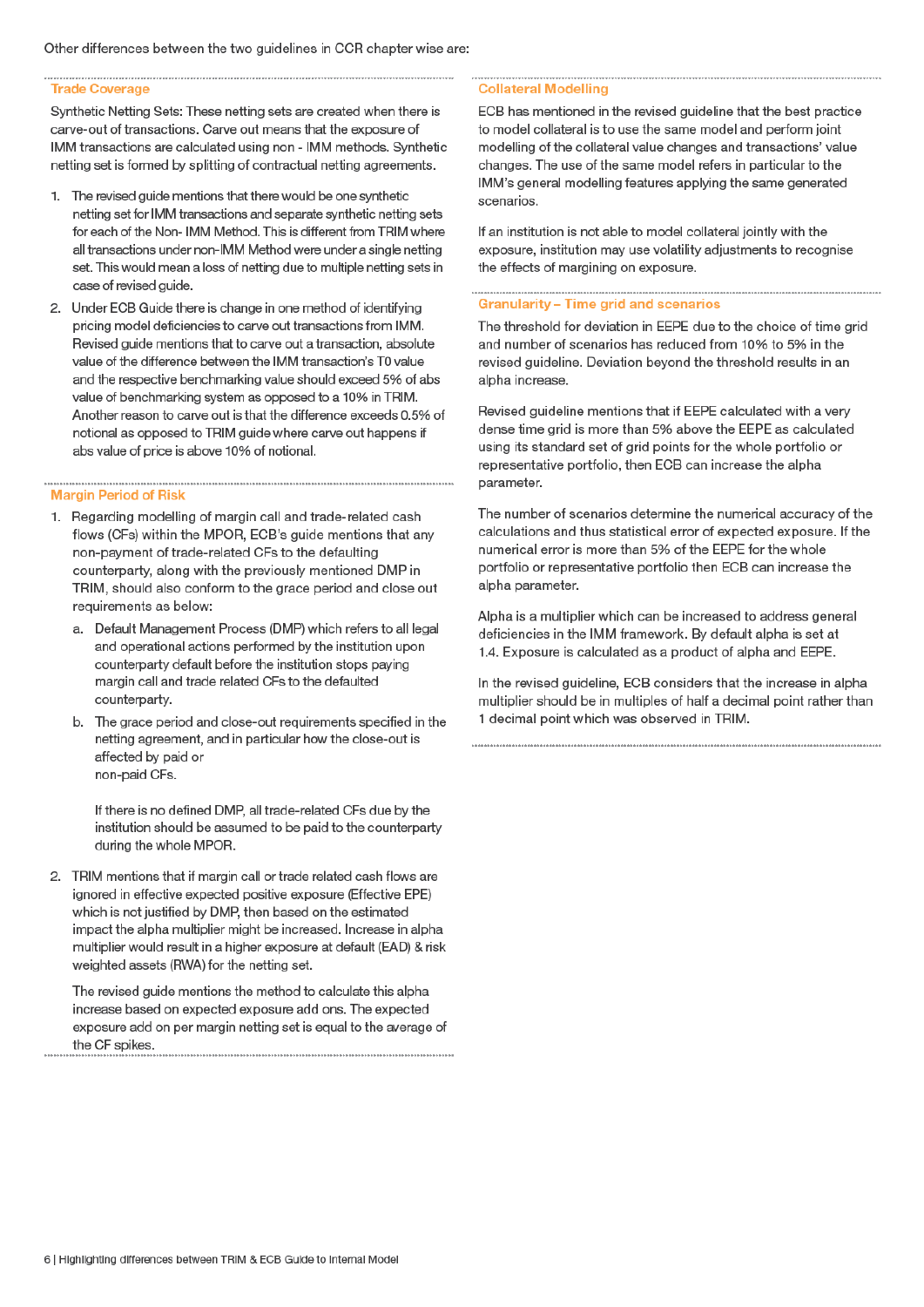# PwC's Opinion – Counterparty Credit Risk

As per PwC, the revised guideline explains in depth and with much clarity, how ECB interprets the articles in CRR and the way in which they should be implemented to maintain uniformity in the industry. The new guideline encourages the adoption of the full simulations method to calculate exposure for IMM transactions.

In cases where an exposure for IMM transactions cannot be based on full simulations, banks would adopt "alternative exposure calculation". The final guide will have only one of the two proposals. PwC thinks that Proposal 1 would be preferred by banks with system efficiency of forecasting distributions with simultaneous changes in market variables. For the banks which do not have such system efficiency, Proposal 2 would be preferred.

The guideline mentions criteria based on which transactions are carved out from IMM to non-IMM Method. Synthetic netting sets are created for calculating exposure of each of the Non- IMM Methods which are then netted with the exposure from IMM Method in the same contractual agreement. PwC believes this would result in loss of netting benefits among transactions from different netting sets thus increasing the Exposure at default (EAD).

Overall, it mentions in detail the modelling aspects of IMM transactions. PwC also believes that the guide covers implications of not adopting the regulations appropriately which would result in an increase in EAD and thus RWA. Not adopting to the guide increases the alpha multiplier however PwC believes that the revised guideline is more stringent as compared to TRIM in respect of an increase in alpha multiplier. It is so because, in the revised guide the alpha multiplier increases by 0.5 decimal points for every 5% of difference rather than 1 decimal point for every 10% difference as was the case in TRIM.

## How PwC can help you understand the implications for your business

- Conduct high level impact analysis to help you understand potential changes due to the ECB Guide to Internal Model.
- Help with the feedback on the ECB guide to Internal Model so that the feedback is incorporated in the final guidelines.
- Review your existing internal models and compare them to the requirements outlined by ECB for Internal Models.

# What do firms need to do?

- Firms should familiarise themselves with the new ECB guide to internal model, focusing on the key changes compared to the 2017 TRIM guidelines.
- Firms should take into account the ECB's expectations on credit risk, particularly those with respect to Data Infrastructure and Data Quality Management. They should start implementing the updated data infrastructure and data quality principles by deploying robust, well-documented and adequately tested IT systems, together with sound data management practices.
- Firms should pay attention to the ECB's expectations on documentation of data flow, sources, functional detail and audit trail, as well as on data quality dimensions.
- Firms should ensure adequate review and oversight during model development and ongoing monitoring. In particular, firms will need to implement the specific modelling aspects driven by the new EBA Guidelines on PD estimation, LGD estimation and the treatment of defaulted exposures.

# Stand out for the right reasons

# Financial services risk and regulation is an opportunity

Financial services risk and regulation is an opportunity

At PwC we work with you to embrace change in a way that delivers value to your customers, and long-term growth and profits for your business. With our help, you won't just avoid potential problems, you'll also get ahead.

We support you in four key areas:



By alerting you to financial and regulatory risks we help you to understand the position you're in and how to comply with regulations. You can then turn risk and regulation to your advantage.



We help you to prepare for issues such as technical difficulties, operational failure or cyber-attacks. By working with you to develop the systems and processes that protect your business you can become more resilient, reliable and effective.



Adapting your business to achieve cultural change is right for your customers and your people. By equipping you with the insights and tools you need, we will help transform your business and turn uncertainty into opportunity.



Even the best processes or products sometimes fail. We help repair any damage swiftly to build even greater levels of trust and confidence.

Working with PwC brings a clearer understanding of where you are and where you want to be. Together, we can develop transparent and compelling business strategies for customers, regulators, employees and stakeholders. By adding our skills, experience and expertise to yours, your business can stand out for the right reasons.

For more information on how we can help you to stand out visit pwc.co.uk/fsrr

- Firms should ensure their back office risk models are aligned with their front office pricing models, while focusing on the treatment of Non Modellable Risk factors, particularly given this is also a requirement by the forthcoming FRTB regime.
- Firm should consider which Counterparty Credit Risk alternative exposure calculation to adopt based on a comprehensive review of whether they have system efficiency of forecasting distributions with simultaneous changes in market variables.
- Firms should remain attentive to the final version of the ECB guide internal models which is expected to be published in 2019. They should expect further enhancements of the Guidelines while bearing in mind that the ECB may release any future updates without any further public consultation.